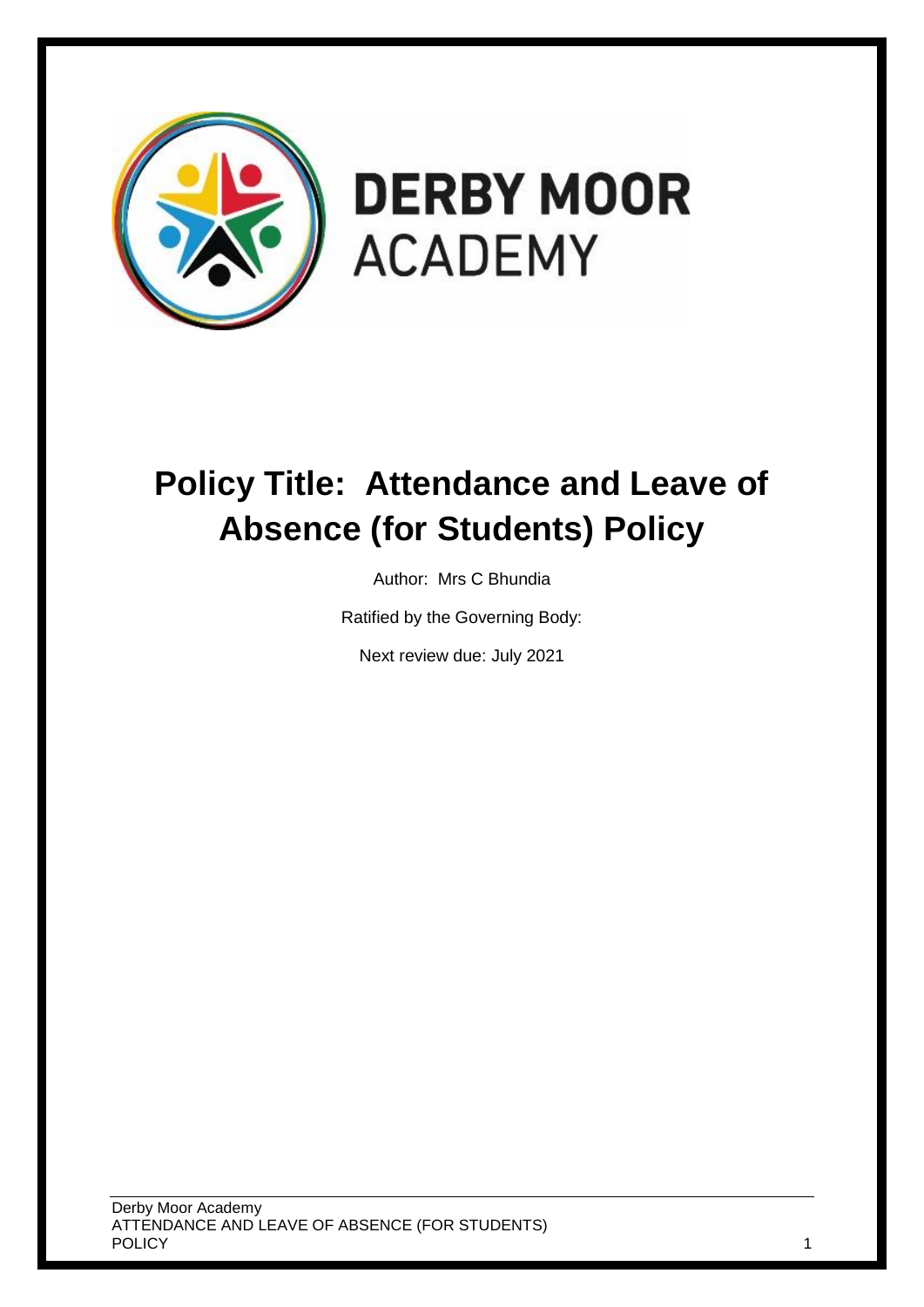# **Contents**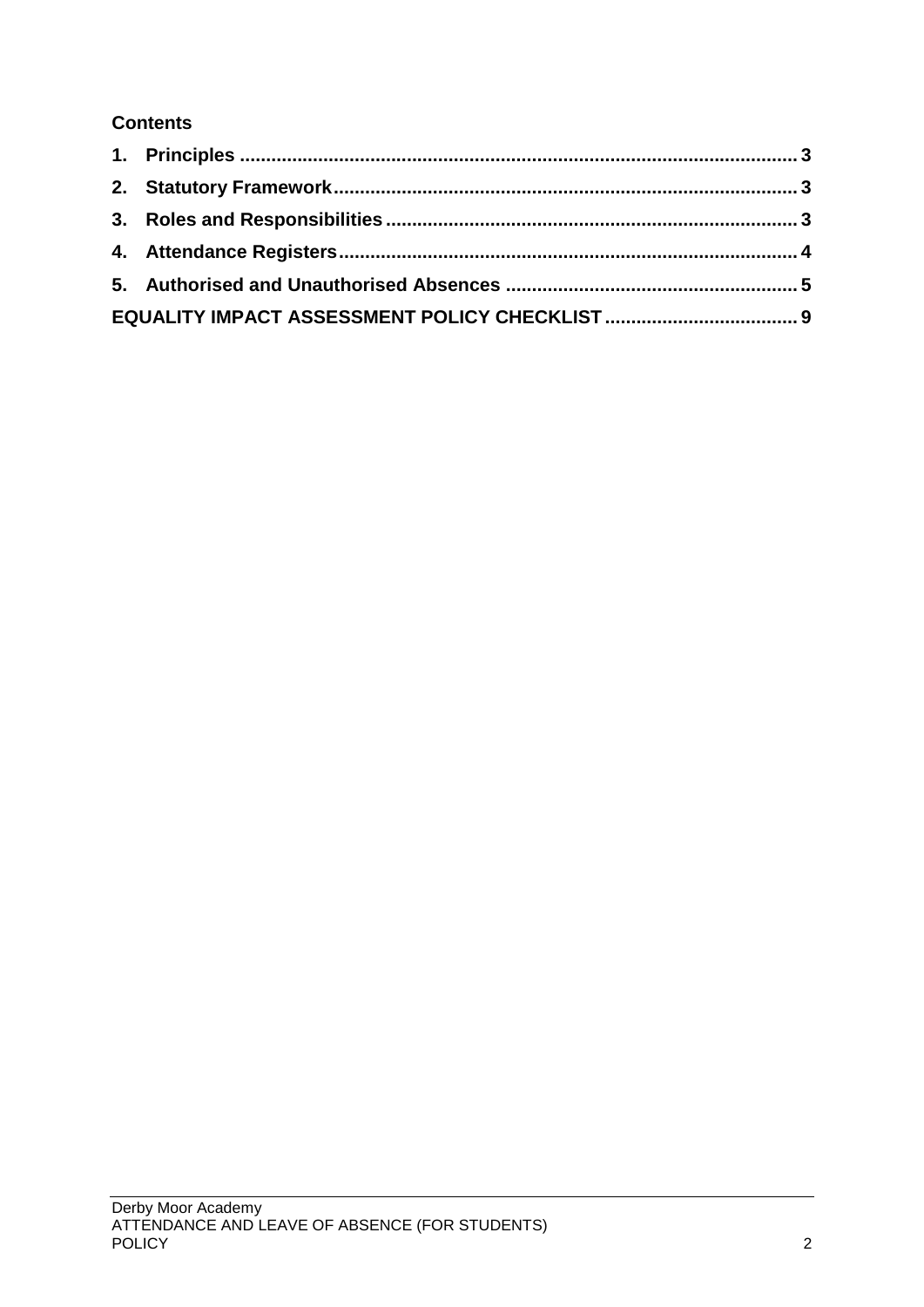# <span id="page-2-0"></span>**1. Principles**

In line with our school values, Derby Moor Academy seeks to ensure that all students receive a full-time education which maximises opportunities for them to realise their true potential. This policy aims to improve the attendance of students at Derby Moor Academy, to ensure their continuity of education and to contribute to the safety of students, by gaining knowledge of their whereabouts, during the school day.

# <span id="page-2-1"></span>**2. Statutory Framework**

This policy has due regard to all relevant legislation and statutory guidance including, but not limited to, the following:

- The Education Act 1996
- The Equality Act 2010
- The Education (Pupil Registration) (England) Regulations 2006 (as amended)
- DfE (2018) 'School attendance'
- DfE (2016) 'Children Missing Education'
- DfE (2019) 'Keeping children safe in education'

#### <span id="page-2-2"></span>**3. Roles and Responsibilities**

Promoting positive behaviour and excellent attendance is the responsibility of the whole school community including students, parents, governors and staff.

The Principal is responsible for:

 The day-to-day implementation and management of the attendance policy and procedures of the school and distributing these to parents.

The attendance officer is responsible for

- Ensuring fire registers are printed promptly.
- The successful operation of Truancy Call.
- Liaison with Education Welfare service and Local Authority.

Staff, including teachers, support staff and volunteers will be responsible for:

- Following the attendance policy, and for ensuring pupils do so too. They will also be responsible for ensuring the policy is implemented fairly and consistently.
- Modelling good attendance behaviour.
- Using their professional judgement and knowledge of individual pupils to inform decisions as to whether any welfare concerns should be escalated.

The school will:

Ensure that every pupil has access to full-time education and will act as early as possible to address patterns of absence.

Designated members of staff will take the attendance register at the start of each school day and at the start of each afternoon session.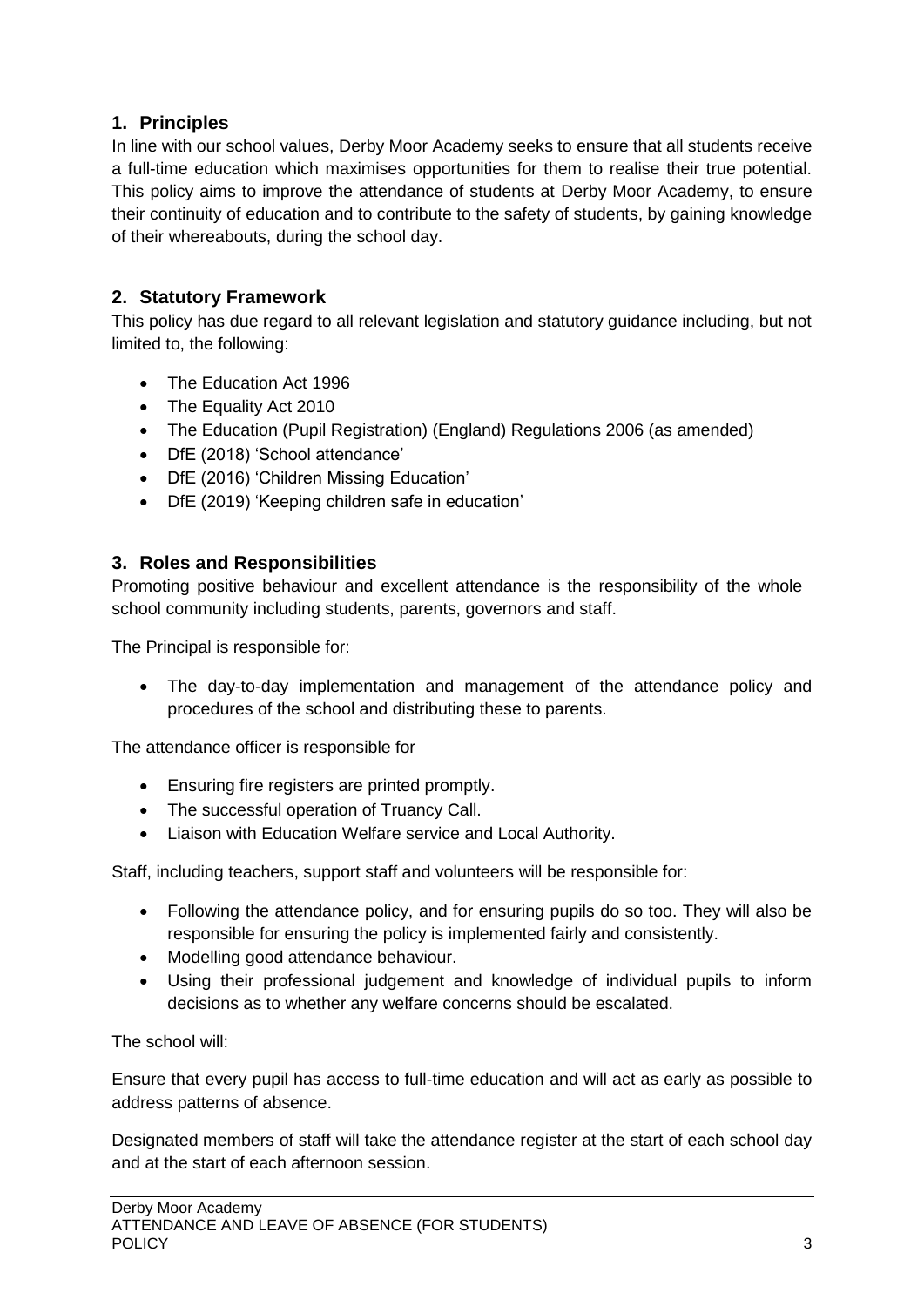Inform the LA of any pupil being deleted from the admission and attendance registers if they:

- Are being educated from home.
- No longer live within a reasonable distance of the registered school.
- Have an authorised medical note.
- Are in custody for a period of more than four months and the proprietor does not reasonably believe they will be returning.
- Have been permanently excluded.

#### Parents:

- Will be expected to take responsibility for the attendance of their children during termtime.
- Parents will be expected to promote good attendance and ensure their children attend school every day.
- Provide accurate and up-to-date contact details and update the school if the details change.
- Provide the school with more than one emergency contact number.

Pupils:

- Are responsible for their own attendance at school and any agreed activities throughout the school year.
- Are responsible for their punctuality to lessons.

#### <span id="page-3-0"></span>**4. Attendance Registers**

- Attendance registers are taken twice a day. Morning registers open *at 8.40am* and close at *9.00am*.
- Students who arrive after *8:40am must report to Student Services* where they will be issued with a late slip and the school register will be amended to show their presence in school.
- Students who leave school during the day, for example because of illness or medical appointments will need to sign out and back in at *Student Services*.
- Parents are required to contact the school as soon as possible on the first day of any absence.

The school will always follow up any absences in order to:

- Ascertain the reason for the absence.
- Ensure that proper safeguarding action is being taken.
- Identify whether the absence is authorised or not.
- Identify the correct code to use to enter the data onto the school census system.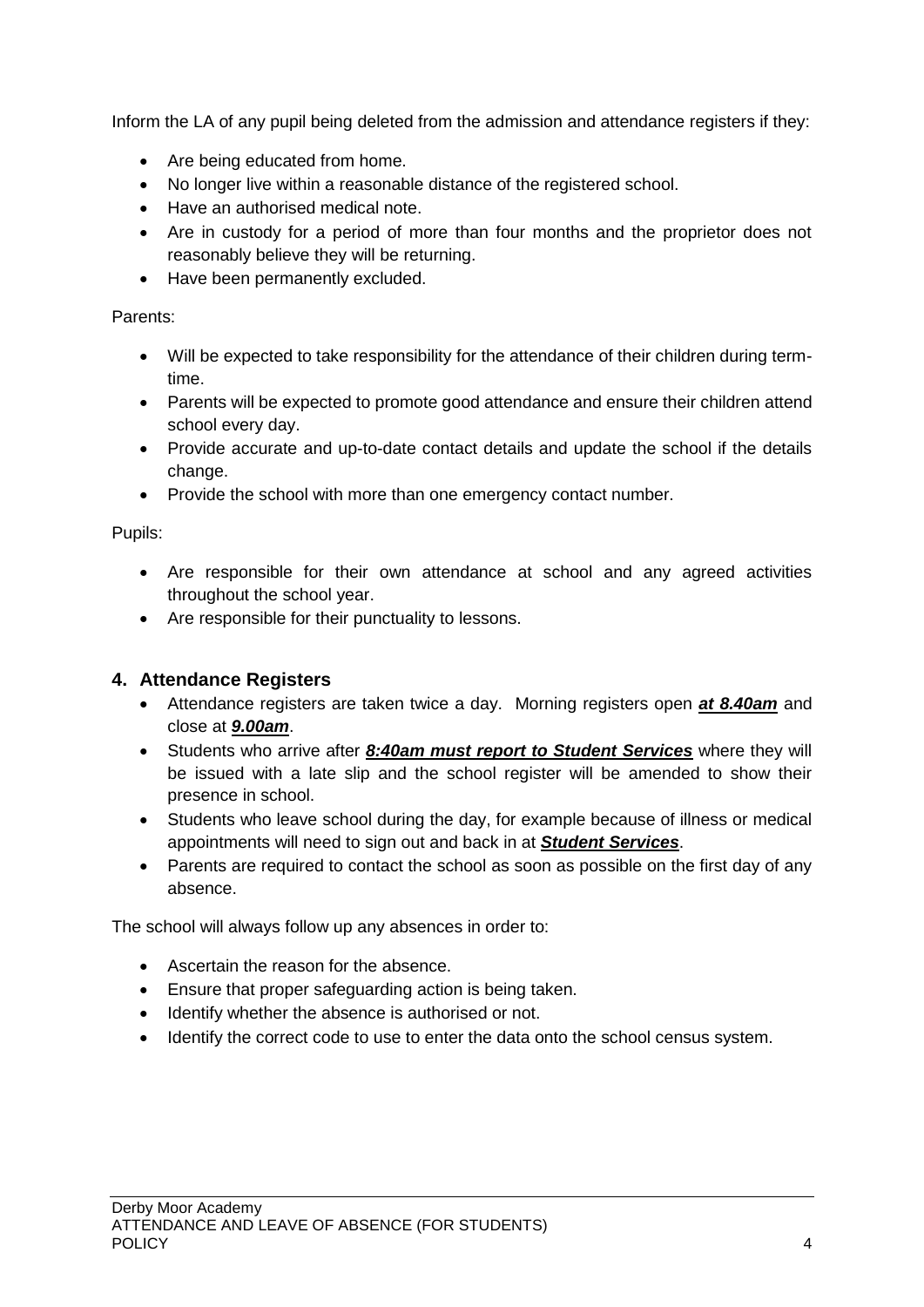The designated staff members will take the attendance register at the start of each school day and at the start of the afternoon session. This register will record whether pupils are:

- Present.
- Absent.
- Attending an approved educational visit.
- Unable to attend due to exceptional circumstances.

The absence of students to take part in supervised educational activities outside the school but authorised by the school is recorded as 'approved educational activity'. This is the equivalent of 'present' for the purposes of the annual absence return and performance tables, but it should be clear that such students are off-site for health and safety reasons or in the event of an emergency. The following activities show when the approved educational activity category can be used:

- Dual registration arrangements with another educational establishment. Both institutions share responsibility for the student. Failure to attend either institution, as instructed, without good reason is unauthorised absence.
- Field trips and educational visits, in this country or overseas.
- Non-regular participation in, or attendance, at approved sporting activities.
- Work experience, where relevant.
- Interviews with prospective employers or for a place at a further or higher education establishment (Y11 only).
- Link courses, whereby students attend a further education college for part of the time.
- Alternative provision students receiving part of their tuition off-site at another location while remaining under the overall supervision of the home school (ie a flexible arrangement short of formal dual registration). This can include special tuition for dyslexic children and sick children being taught at home but remaining on the school's roll.

In the case of persistent absence, arrangements will be made for parents to speak to the attendance officer.

The school will inform the LA of the details of pupils who fail to attend regularly, or who have missed 10 school days or more without permission.

Where a pupil has not returned to school for 10 days after an authorised absence, or is absent from the school without authorisation for 20 consecutive school days, the school will remove the pupil from the admission register if the school and the LA have failed to establish the whereabouts of the child after making reasonable enquiries.

# <span id="page-4-0"></span>**5. Authorised and Unauthorised Absences Absence during Term Time**

Our aim is to prepare pupils for their future lives and careers. With this in mind, we require parents to observe the school holidays as prescribed.

Leave during term time will only be authorised in exceptional circumstances, for example bereavement.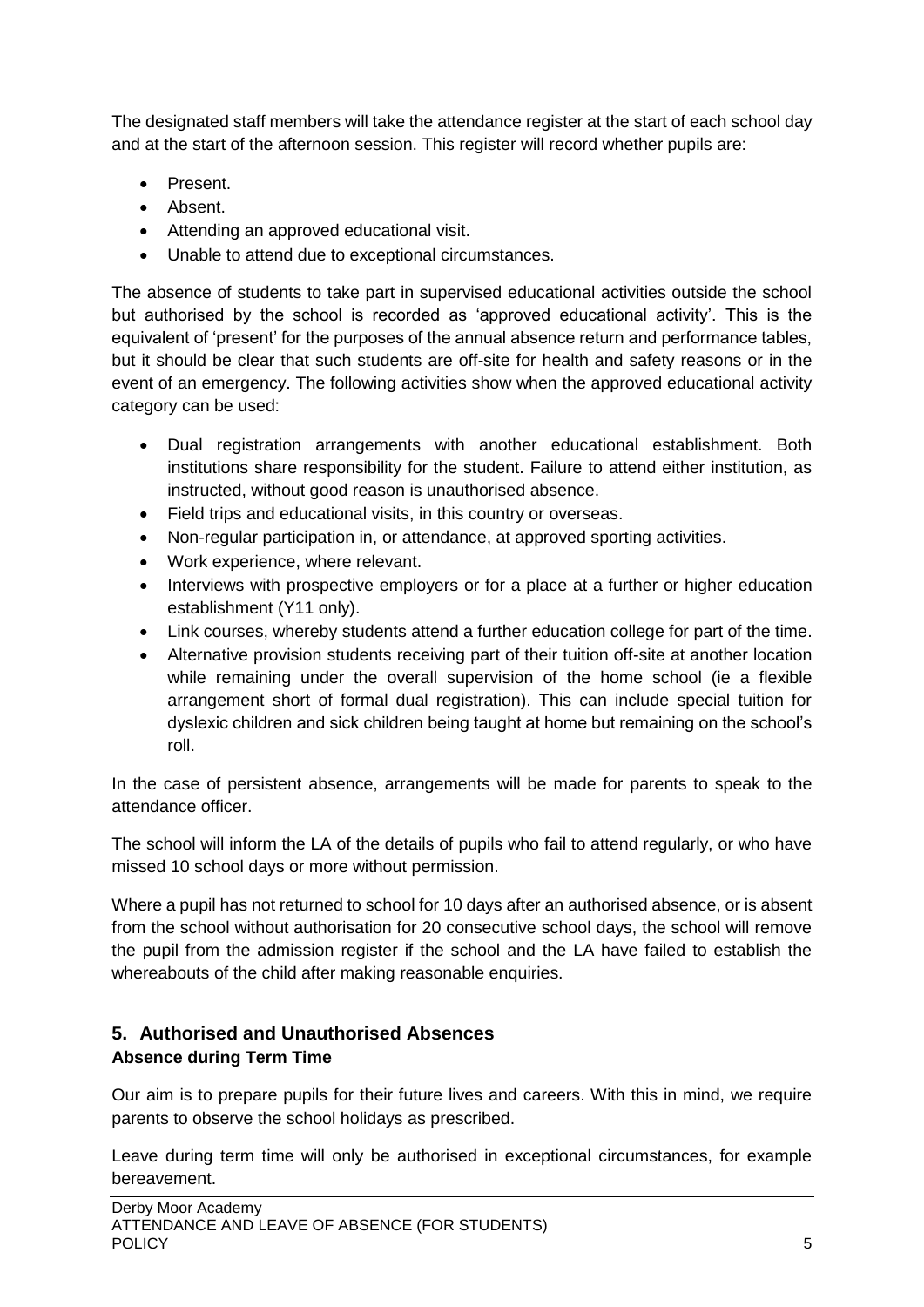Any requests for leave during term time will be considered on an individual basis and the pupil's previous attendance record will be taken into account. Parents who wish to take their child on holiday need to complete a Leave of Absence Request obtainable from Student Services.

Requests for leave will not be granted in the following circumstances:

- During Year 7 when a pupil is settling into the school, unless exceptional circumstances apply, eg the death of a family member.
- Immediately before and during assessment periods.
- When a pupil's attendance record shows any unauthorised absence.
- Where a pupil's absence record is already above 10 percent for any reason.

Where a student is absent from school and the school believes that the student may be on holiday, the attendance officers will check with the Primary School that the student attended to check where there are siblings, whether they are also absent from school. In the case that siblings are absent from Primary School, this will be taken as evidence as the student being on holiday and will be processed as an unauthorised holiday. If term time leave is not granted, taking a pupil out of school will be recorded as an unauthorised absence and may result in sanctions such as a penalty notice and fine.

#### **Medical and dental appointments**

- As far as possible, parents should attempt to book medical and dental appointments outside of school hours.
- Where this is not possible, a note and appointment card should be sent to the school.
- If the appointment requires the pupil to leave during the school day, the pupil must be signed out by a parent.
- Pupils must attend school before and after the appointment wherever possible.

Where the school believes that a child is genuinely unwell the absence will be authorised. Missing registration for a medical or dental appointment is also recorded as authorised absence. If a student is present for registration but has a medical appointment later, or goes home because of illness, no absence will be recorded for that session. The school will keep a record of students leaving or returning to site in case of an emergency.

#### **Days of religious observance**

This is absence to take part in any day set aside exclusively for religious observance by the religious body to which the parents belong, including religious festivals. The school will be sensitive to such requests and parents are encouraged to give advance notice.

#### **Exclusions**

A student excluded for a fixed period remains on roll and the absence will be treated as authorised as it results from a decision taken by the school. Similarly, the absence of a permanently excluded student is treated as authorised while any review or appeal is in progress. In the case of a permanent exclusion the student's name should be removed from the school roll on the first school day after the day on which: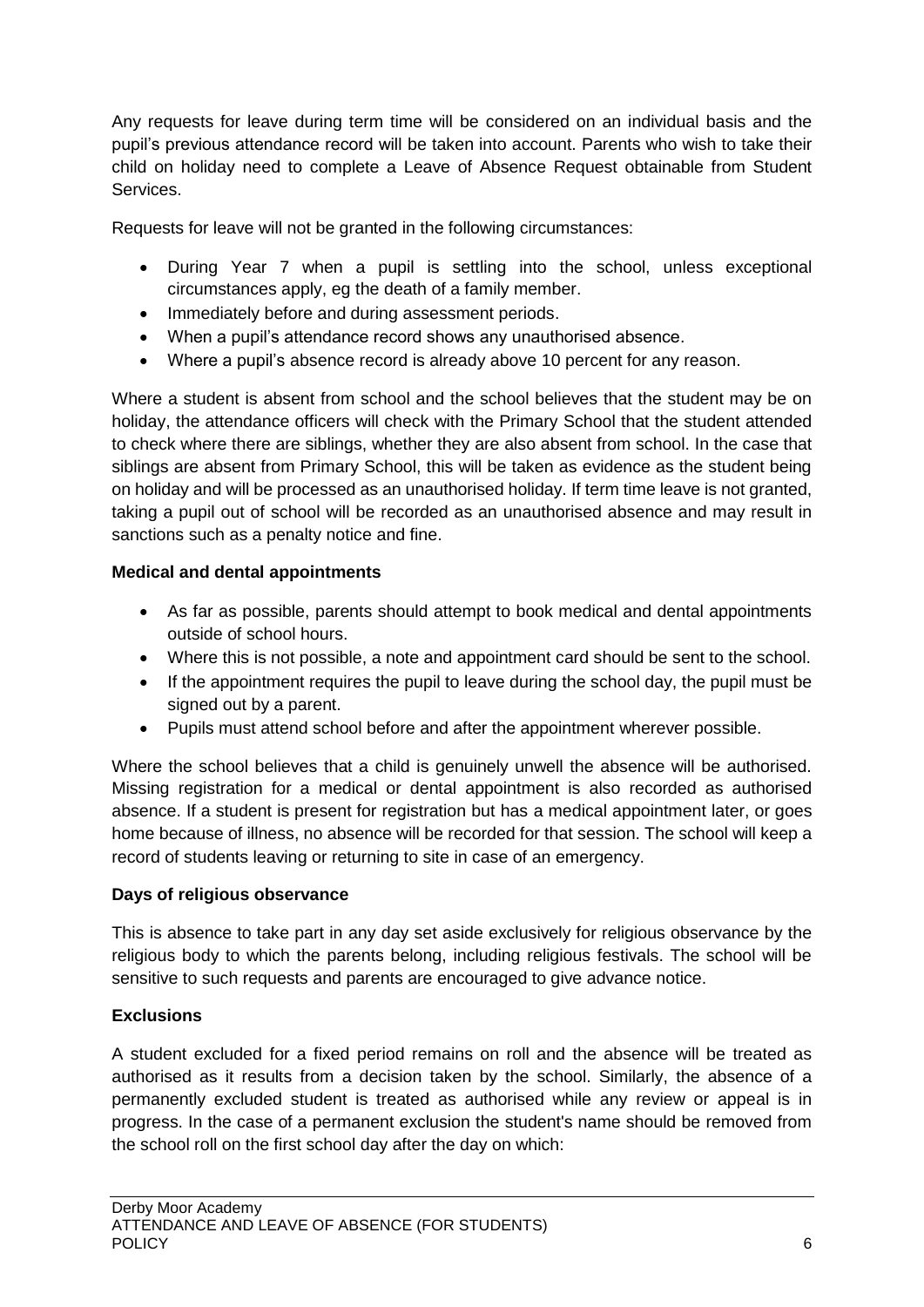- the independent appeal panel upholds the permanent exclusion; or
- the independent appeal panel does not uphold the permanent exclusion, but does not direct the student's reinstatement; or
- the prescribed period for lodging an appeal has expired and the parent has not lodged an appeal; or
- the parent has, before the expiry of the prescribed period, advised the LA in writing that he does not intend to appeal.

In the meantime the absence will be recorded as authorised. The school will set work for an excluded student for the first 5 days then this will be provided by the Local Authority.

#### **Traveller child when the family is travelling**

To help ensure the continuity of learning for Traveller children, dual registration is allowed. This means that the school will not remove a Traveller child from the school roll while they are travelling. While the Traveller is away, the school will hold the place open and record the absence as authorised.

#### **Family bereavements**

The school will respond sensitively to requests to attend funerals or associated events and have the discretion to authorise such absences.

#### **Student caring for a sick or disabled family member (young carers)**

In a genuine crisis, the school can approve absence for a student to care for a relative until other arrangements can be made. However, the school will set a time limit for the absence and set some school work so the student does not fall far behind while at home. Furthermore, in accordance with the Children's Act 1989, the interests of the child are paramount and advice will be sought from Social Care.

#### **Family prison visits**

The school will consider requests for absence which may enable a student to visit a parent in prison.

#### **Birth of a child**

The school will endeavour to provide support directed to keeping the student in school wherever possible, and to her return to full-time education as soon as possible after the birth. A student who becomes pregnant will be allowed no more than 18 weeks' authorised absence to cover the time immediately before and after the birth of the child. After that time, any absence will be treated as unauthorised.

#### **Public performances, including film or TV work**

The Local Authority must licence a student to take part in a public performance. The school may authorise absence where participation has been agreed.

#### **Unauthorised Absence**

Unauthorised absences are those which the school does not consider reasonable and for which no "leave" has been given. This includes:

parents keeping children off school unnecessarily.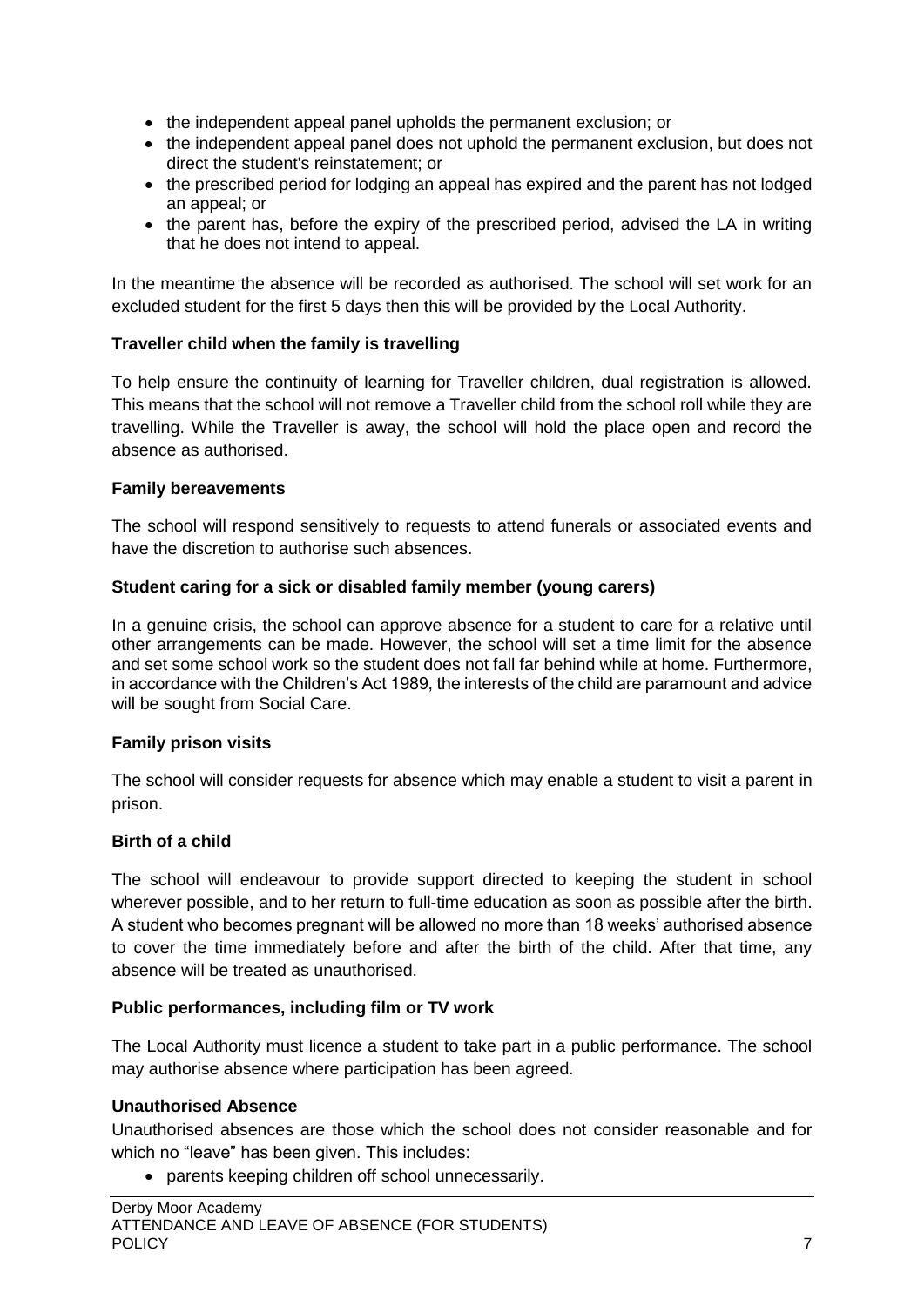- truancy before or during the school day.
- absences which have never been properly explained.
- children who arrive at school too late to get a mark.

Where the unauthorised absence appears to be a problem with a particular student, the school will:

- write to parents to alert them to concerns regarding the attendance of a student.
- invite parents to a meeting in school to discuss any problems and to set targets to improve a student's attendance.
- request support from the Education Welfare Service.

Parents should be aware that any type of absence will have a negative effect upon a child's progress at school and be reflected in their attendance record. All absences will be considered to be unauthorised until parents provide a reason to justify the absence that is accepted by the school. The school has a responsibility to report any unauthorised absences to The Local Authority who have powers to ensure that children attend school. Following government guidelines, parents and carers can be prosecuted for irregular attendance and unauthorised absences and fined up to a maximum of £2500 or 3 months imprisonment. The Education Welfare Service now issue Fixed Penalty Notices (FPNs) following periods of unauthorised absence or truancy sweeps. Payment is £120 if paid within 28 days reduced to £60 if paid within 21 days. Payments are per student per parent.

Alternatively, parents or children may wish to contact the EWS themselves to ask for help or information. They are independent of the school and will give impartial advice. Their telephone number is available from the School Office or by contacting the Local Education Authority.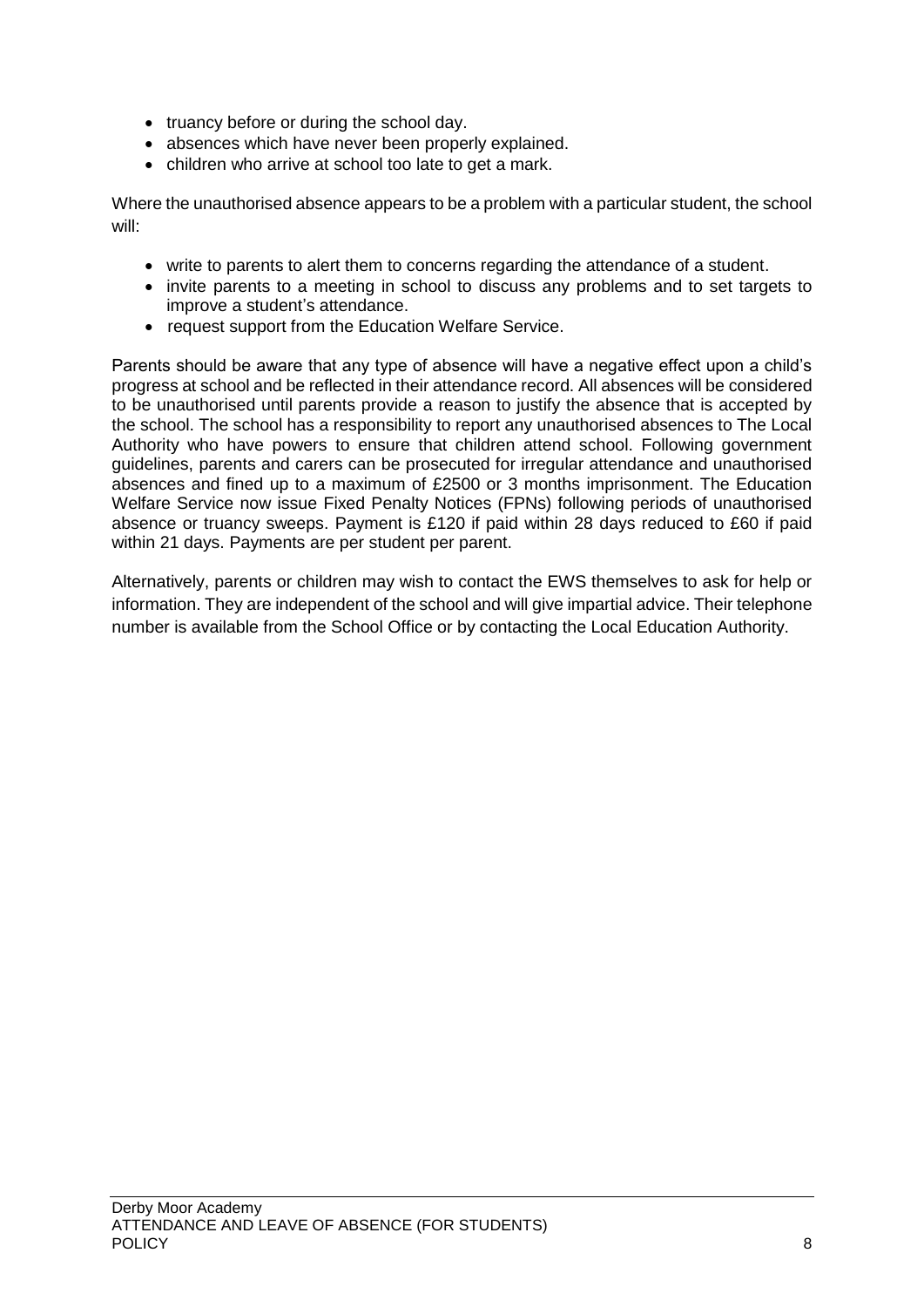## **EQUALITY IMPACT ASSESSMENT POLICY CHECKLIST**

|                                                                                                       | <b>Equality Impact Assessment of DMA Policy</b>                                                                              |                |            |                     |                |                        |  |
|-------------------------------------------------------------------------------------------------------|------------------------------------------------------------------------------------------------------------------------------|----------------|------------|---------------------|----------------|------------------------|--|
| <b>Title of Policy</b>                                                                                | Attendance and Leave of Absence (for students) Policy                                                                        |                |            |                     |                |                        |  |
| PART <sub>1</sub>                                                                                     | <b>Positive Impact - reducing inequalities</b>                                                                               |                |            |                     |                |                        |  |
| <b>Statutory duty/equality</b>                                                                        | How is the policy likely to have a significant positive impact on equality by reducing inequalities that already exist?      |                |            |                     |                |                        |  |
| legislation: Equality Impact                                                                          | Adherence to the policy ensures that all students are treated equally and actively encouraged to access a full and effective |                |            |                     |                |                        |  |
| Assessment undertaken or                                                                              | education, using process to support attendance and punctuality.                                                              |                |            |                     |                |                        |  |
| is satisfied.                                                                                         |                                                                                                                              |                |            |                     |                |                        |  |
| $D =$ Disability, $GA =$ Gender                                                                       | Could the policy have a significant negative impact on equality in relation to each of the following groups or               |                |            |                     |                |                        |  |
| reassignment, $P = P$ regnancy                                                                        | characteristics?                                                                                                             |                |            |                     |                |                        |  |
| & Maternity, $R =$ Race, $R/B =$                                                                      | No.                                                                                                                          |                |            |                     |                |                        |  |
| Religion or Belief, $S = Sex$ , SO                                                                    |                                                                                                                              |                |            |                     |                |                        |  |
| = Sexual Orientation,                                                                                 |                                                                                                                              |                |            |                     |                |                        |  |
| $A = Age$ , M/CP = Marriage and                                                                       |                                                                                                                              |                |            |                     |                |                        |  |
| <b>Civil Partnerships</b>                                                                             |                                                                                                                              |                |            |                     |                |                        |  |
| <b>Characteristics</b>                                                                                | Promote equal                                                                                                                | Get rid of     | Get rid of | Promote good        | <b>Promote</b> | <b>Promote/protect</b> |  |
| Indicate areas of likely                                                                              | opportunities                                                                                                                | discrimination | harassment | community relations | positive       | human rights           |  |
| impact $\square$                                                                                      |                                                                                                                              |                |            |                     | attitudes      |                        |  |
| D                                                                                                     |                                                                                                                              |                |            |                     |                |                        |  |
| GA                                                                                                    |                                                                                                                              |                |            |                     |                |                        |  |
| P                                                                                                     |                                                                                                                              |                |            |                     |                |                        |  |
| R                                                                                                     |                                                                                                                              |                |            |                     |                |                        |  |
| R/B                                                                                                   |                                                                                                                              |                |            |                     |                |                        |  |
| S                                                                                                     |                                                                                                                              |                |            |                     |                |                        |  |
| <b>SO</b>                                                                                             |                                                                                                                              |                |            |                     |                |                        |  |
| A                                                                                                     |                                                                                                                              |                |            |                     |                |                        |  |
| <b>M/CP</b>                                                                                           |                                                                                                                              |                |            |                     |                |                        |  |
| <b>Equality Impact</b>                                                                                | <b>Records</b>                                                                                                               |                |            |                     |                |                        |  |
| <b>Assessment of DMA</b>                                                                              |                                                                                                                              |                |            |                     |                |                        |  |
| <b>Policy</b><br>Name of person                                                                       |                                                                                                                              |                |            |                     |                |                        |  |
| responsible for policy                                                                                | Cathy Bhundia                                                                                                                |                |            |                     |                |                        |  |
| Date of EIA of Policy                                                                                 | <b>June 2020</b>                                                                                                             |                |            |                     |                |                        |  |
| Asia MICO Menicae cad Chill Dentrentation condition in no need of enough means themselves in policies |                                                                                                                              |                |            |                     |                |                        |  |

<span id="page-8-0"></span>*A = Age, M/CP = Marriage and Civil Partnerships –applies in respect of employment framework policies*